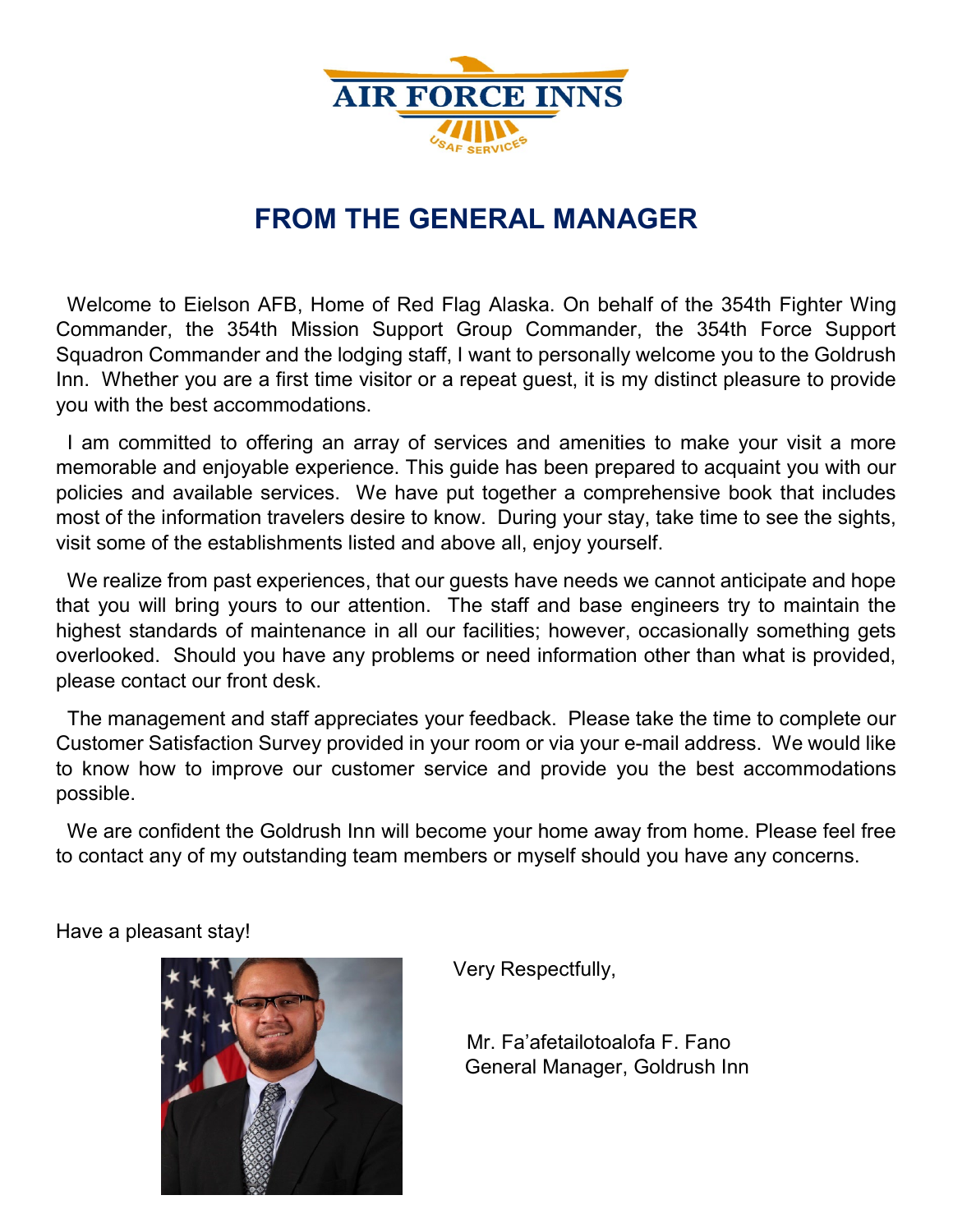

# **The Air Force Inns Promise**

"Our goal is to provide you a clean comfortable room to guarantee a good night's rest and pleasant stay. If any part of your stay with us is not satisfactory, please provide the Lodging Manager or Front Desk staff an opportunity to 'make it right'."

# **Welcome Valued Guest!**

We have provided you with a few complimentary items to get you through your first night's stay. Feel free to ask any Lodging team member if you need any of these items replenished. If you forgot to pack any other toiletry item, please come see us at the Front Desk. We should have what you need available for purchase. Your feedback is very important to us.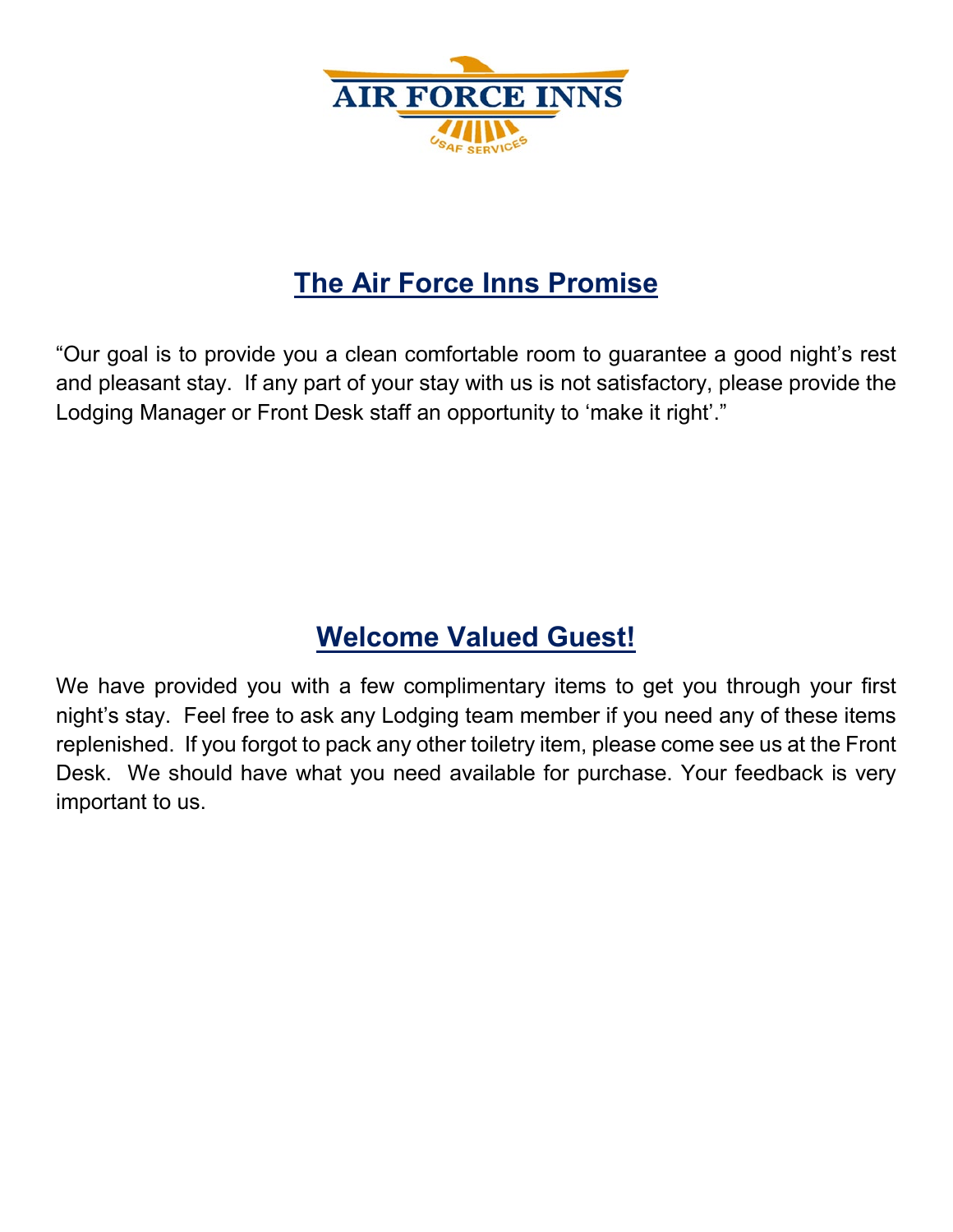

Dear Lodging Guest,

Welcome to the Goldrush Inn. The guest room is the heart and soul of all Air Force Inns operations. While staying with us, please take a few moments to review our Housekeeping Services, Do Not Disturb policy, and Guest Responsibilities.

This information can be found in the Guest Room book:

| <b>Tobacco Use Policies:</b>   | <b>General Information Tab</b> |
|--------------------------------|--------------------------------|
| <b>Housekeeping Services:</b>  | Lodging Information Tab        |
| <b>Do Not Disturb Policy:</b>  | Lodging Information Tab        |
| <b>Guest Responsibilities:</b> | Lodging Information Tab        |

All units will be entered daily unless you have posted a Do Not Disturb (DND) sign or have provided special instructions. However, after three consecutive days of DND, housekeeping will be required to enter guest rooms and provide service. **Exception: AF Inns Guest Pet Policy Agreement and AFI 34-135, para 1.5.3 requires housekeeping staff to enter and service Pet TLF's on a daily basis.**

**During cleaning, housekeeping personnel will have UNRESTRICTED access to all areas of our Guest Rooms and TLF Houses.** 

During times of personnel shortage, our weekend and daily services will be limited to restock of essential amenities, such as towels, toilet paper and trash removal.

If there is something you expect and are not receiving, contact Housekeeping Dept. (377-1952) or the Front Desk (0) immediately so that we may better accommodate you.

From time to time, guests have special requests outside of our regularly scheduled services. If you have a special request, please contact the Housekeeping Department or Front Desk and we will do our best to accommodate.

#### **Examples of special requests:**

| Extra towels sets                      |
|----------------------------------------|
| Extra blankets                         |
| Toilet paper                           |
| <b>Kitchen Items</b>                   |
| Additional items: (please specify)     |
| Regular Schedule service time(s)       |
| <b>Additional Special Instructions</b> |

If at any time, you are not receiving the support you need, feel free to contact the General Manager at 377-3003 or via work cell at 651-2294.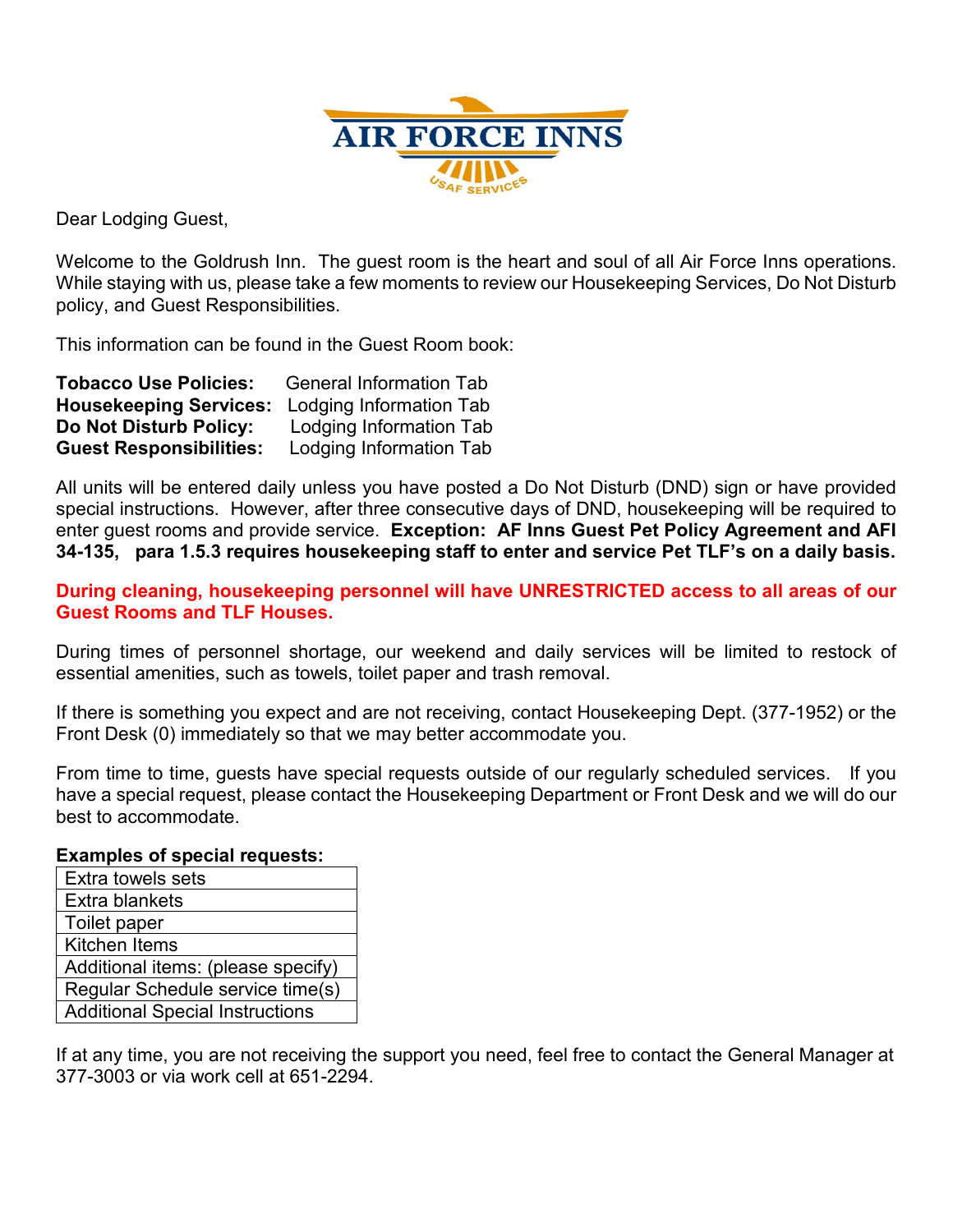

# **General Base Information**

# **USAF Standardized Alarm Signals**

3-5 Minute Steady Tone- Imminent peacetime emergencies only (ie: Earthquakes, etc.) Action- Monitor radio and television for instructions. Unless otherwise instructed, remain indoors and away from windows.

3-5 Minute Wavering Tone- Actual attack in imminent or in process Action- Take immediate shelter or other protective action.

3 Minute Short Blasts- Actual attack in imminent or in process Action- Take immediate shelter or other protective action.

30 Seconds Steady or Wavering Tone- Test Signal Action- None

# **Firearms Storage**

Firearms and ammunition are not authorized in any Lodging facility. Guests with firearms and/or ammunition must check items into Security Forces Armory at the Security Forces building. Call Security Forces Desk at 377-5130 for more information.

#### **Classified Material Storage**

Guests with classified documents, materials, etc. may secure items at Command Post located in the basement of Amber Hall, 354 Broadway Street. Call 377-1500 for more information.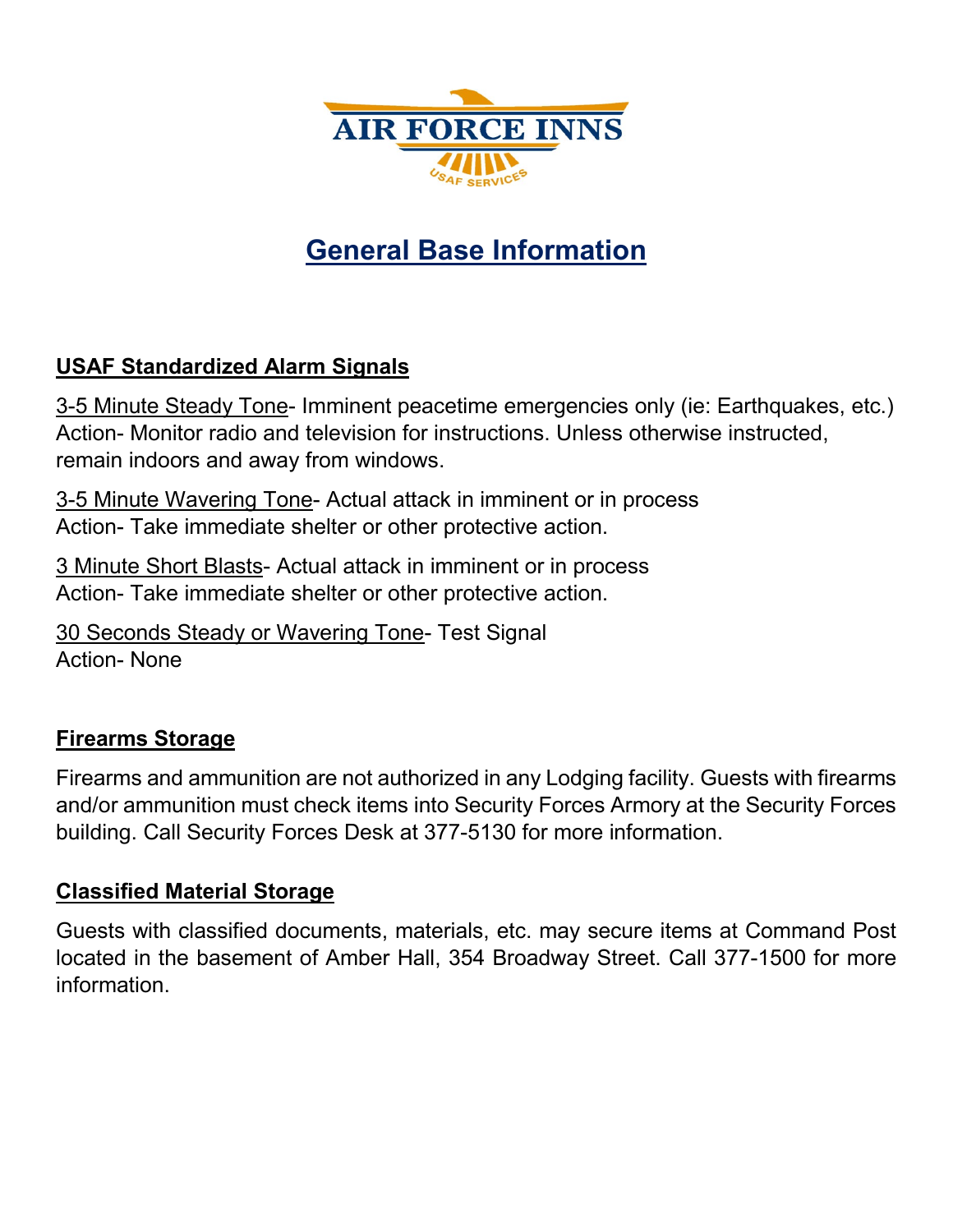

# **General Base Information (Continued)**

# **Fire Safety**

The following fire prevention rules are provided to ensure a safe environment for all guests at the Goldrush Inn. Please **DO NOT**:

- Smoke in buildings
- Burn candles or incense
- Store flammable liquids (gas, lighter fluid, charcoal, etc.) in your room
- Use alternate cooking/heating devices. Only use the equipment provided in the rooms
- Use grills except in authorized areas where the grills have been provided
- Leave stove/oven unattended while cooking
- Place hot appliances in cabinets, on beds, or on the carpet
- Leave hot appliances connected to a power source upon leaving your room
- Overload electrical outlets

# **Tobacco Use Areas**

The Goldrush Inn has CLEARLY MARKED authorized Tobacco Use Areas:

- One Outdoor pavilion near Bldg. 2270
- Grassy island in each TLF Cul De Sac

Guests are not permitted to use Tobacco, **TO INCLUDE E-CIGARETTES and Vaping**  in any other areas within Lodging.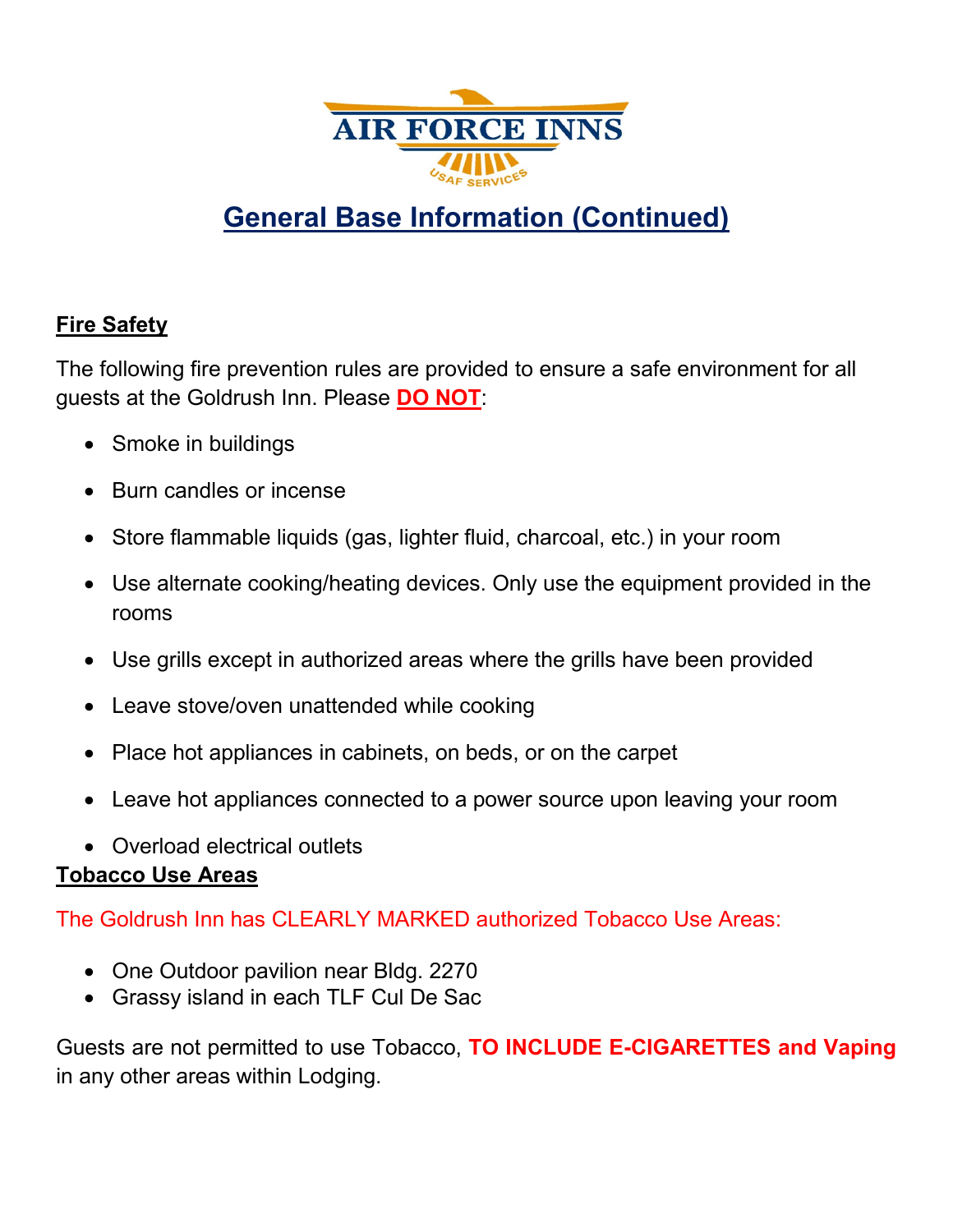

# **Guest Policies and Responsibilities**

1. Please do not rearrange furniture. Furnishings have been arranged for the convenience of guests. Accurate inventory is maintained of all furnishings.

2. Bicycles, auto parts, etc. may not be stored in rooms. Bikes may not be chained to trees or other stationary objects. Use bike racks provided throughout the Goldrush Inn.

3. Towels and linens are to be used for their intended purpose ONLY.

4. Respect your roommate if you are sharing a living space by practicing good housekeeping habits.

5. Show consideration for others by not playing your radio or television too loudly.

6. Shirts and shoes **must** be worn in public common areas such as lobby, general store, business center, and laundry room.

7. Guests of legal age (21) may consume alcoholic beverages only while in the privacy of your room or main lobby. Guests may not loiter in public common areas (such as business center, and laundry room) with open alcohol containers. Designated outdoor drinking areas are the gazebos in the grassy area.

8. Use sidewalks and hard surfaces between buildings for walking. Please do not take short cuts through areas with grass and/or mud.

9 Each of our facilities has designated parking areas for your use. Please help us keep it clean. Vehicle maintenance is not permitted. Please contact the base Auto Skills Center for any vehicle maintenance needs.

10. Please obey our 24 quiet hours in our facilities.

11. Guests residing in government facilities are responsible for their dependents and/or guests. Personnel will be held liable for any damages beyond fair wear or missing government property. Any damages resulting from gross negligence or willful misconduct on the part of the occupant may result in the liability for the TOTAL amount of the governments' financial loss.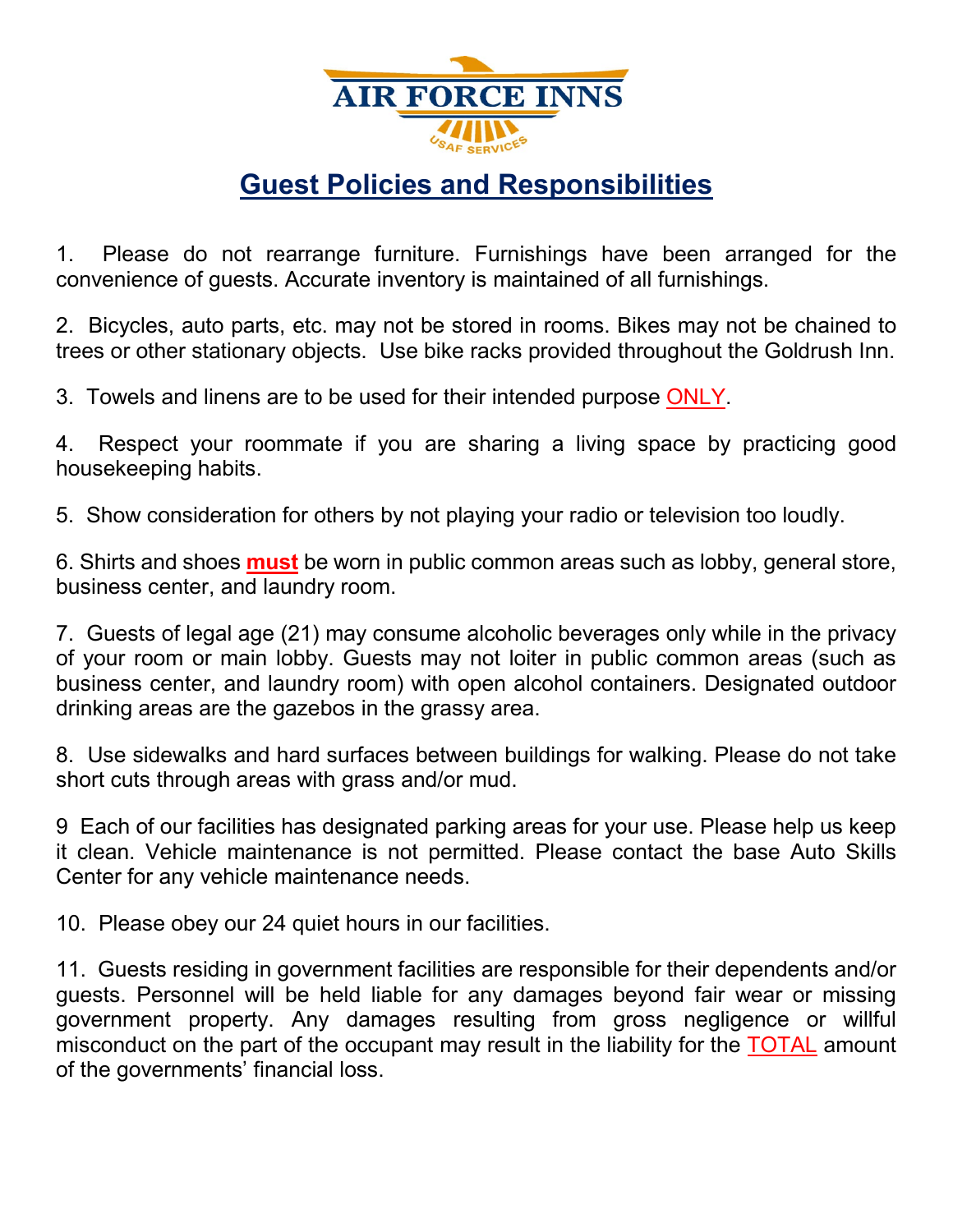

# **Energy and Resources Conservation**

# **Project Planet**

The Goldrush Inn participates in Project Planet. The basis of the program is to help conserve water, to better the environment. Therefore, we will change your bed linens every (7) days unless otherwise specified. If towels are on the floor, they will be replaced with clean towels.

# **To aide in the conservation of resources, please practice the following:**

- Turn off lights when not in use.
- Turn heat down when you leave the room.
- Report leaking faucets and broken windows immediately.
- Turn off radio and TV when not in the room.
- Use a towel more than once.

# **Maintenance Issues**

Maintenance services are provided seven days a week during normal business hours. If your room needs maintenance, please report the issues to the Front Desk located in the main building. There is also a maintenance slip located in the pocket of this book. Submit your completed form to the Front Desk or to a nearby Housekeeping attendant.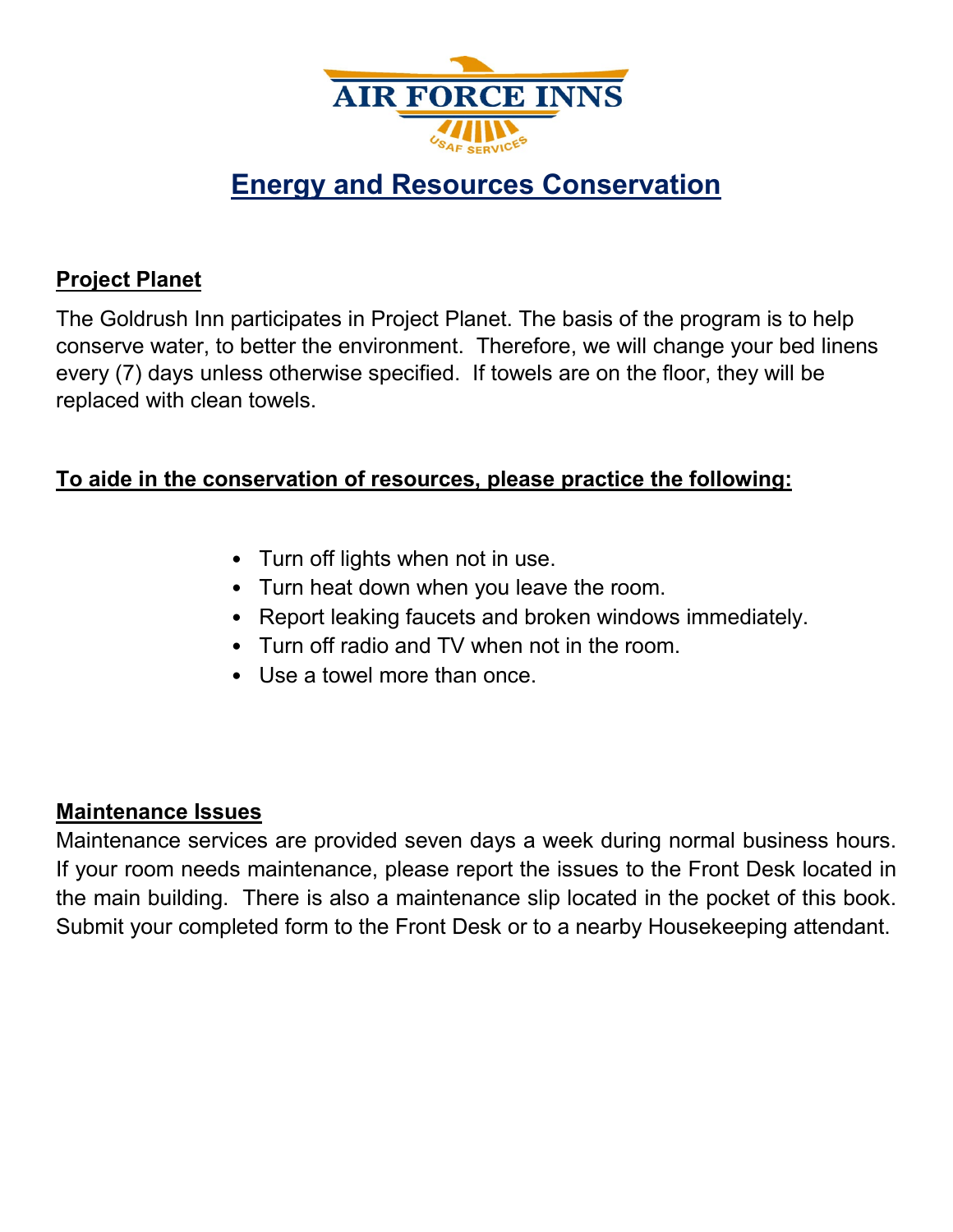

**Guest Services**

# **Laundry Facilities**

Laundry facilities are provided for registered guests free of charge. Washers and dryers are located on each floor of our lodging facilities and in the basement of Eielson House. The USAF, Eielson AFB, Force Support Squadron and Goldrush Inn are not responsible for items left unattended in the Laundry Facilities. Please report inoperative or malfunctioning machines to the Front Desk.

# **Dry Cleaning**

Call the Eielson Military Clothing Sales store for drop-off and pickup schedule.

# **Ice Machines**

Ice machines are available in the 1<sup>st</sup> floor laundry room of bldg 2270.

## **Front Desk & Lobby**

The Front desk is the operational hub of the Goldrush Inn and is always open. The main lobby offers complimentary fresh popcorn, coffee, tea, hot chocolate, Cable TV and WI-FI. The Front Desk is also the acceptance point for ALL food deliveries.

# **Free DVD Movies**

The lobby offers free DVD movies through our DVD swap service. See the Front Desk for assistance.

#### **Internet Connections**

The Goldrush Inn has wireless internet in guest rooms, the lobby, resale store, conference/fitness rooms and outside the  $2^{nd}$  &  $3^{rd}$  floor elevators. Ethernet cables are provided for your convenience in each room to connect to the Internet. If you experience Internet problems, please contact the Front Desk.

# **Television & Cable TV**

Cable TV is provided throughout lodging. Any problems please report to the Front Desk for troubleshooting. Please refer to the Channel list for cable channels offered.

# **Fitness Room**

In addition to the base fitness center, the Goldrush Inn offers a fitness room for our guests. The fitness room is located on the second floor of the main building. The fitness room offers a wide variety of cardio equipment, exercise balls and resistance bands. Cable TV, WI-FI and "happy lights" are available to use during your workout. No persons under the age of 18 may use fitness equipment.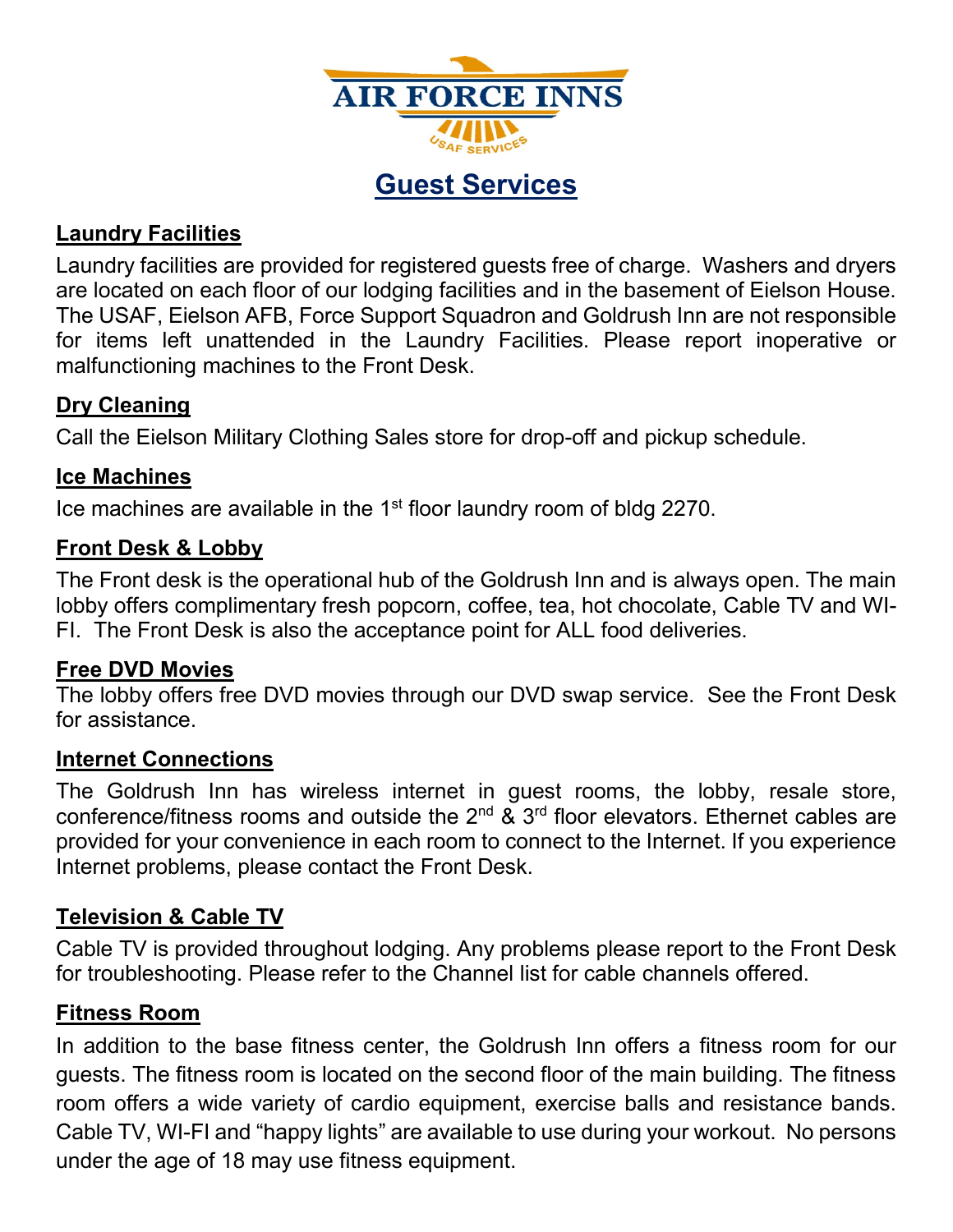

# **Guest Services (Continued)**

# **Business Center**

The Business Center is located on the first floor of the main building. Please see the front desk for access. If you are using the computers in the business center, please be aware of other guests waiting and be courteous and limit your usage. All computers are CAC enabled, but might not access all sites that require a CAC card. In addition to the internet, there is also copy and scan services available. FAX services are available at the Front Desk.

# **Conference Room**

The Conference room is located on the third floor of the main building. The conference room is equipped with an overhead projector, computer with WIFI, & dry-erase board. If you would like to schedule time in the Conference room, please see the Front Desk.

## **Wake Up Service**

In addition to the alarm clock provided in your room, there is an additional wakeup call system integrated in the phone system. Please contact the Front Desk to set your wakeup call or if you need assistance setting a wakeup call from your in-room phone.

#### **Telephone Service**

Telephone services are provided in each room. If you are in a single room you are able to dial long distance without a calling card. Please refer to the phone charges guide for rates and directions. **For long distance calls, calling cards are available for purchase at the Front Desk**. There is a complimentary DSN phone located in the lobby for guest use. Please limit your time on the phone due to other guests that may be waiting to use the phone.

# **Resale Store & Gift Shop**

We offer access to our General Store 24 hours a day, 7 days a week for your convenience. Within our store we offer sundry items such as laundry detergent, toothbrushes, toothpaste, deodorant etc. for purchase. We also have food and beverages for sale ranging from microwavable dinners to an assortment of snacks, soda, juice and bottled water. In addition, Alaskan and RED FLAG souvenirs are also available for purchase.

# **Forgot an Item?**

We provide complimentary facial and deodorant bar soap, shampoo/conditioner and lotion, during your stay. If you need additional toiletry items, please visit our General Store at the Main Lobby.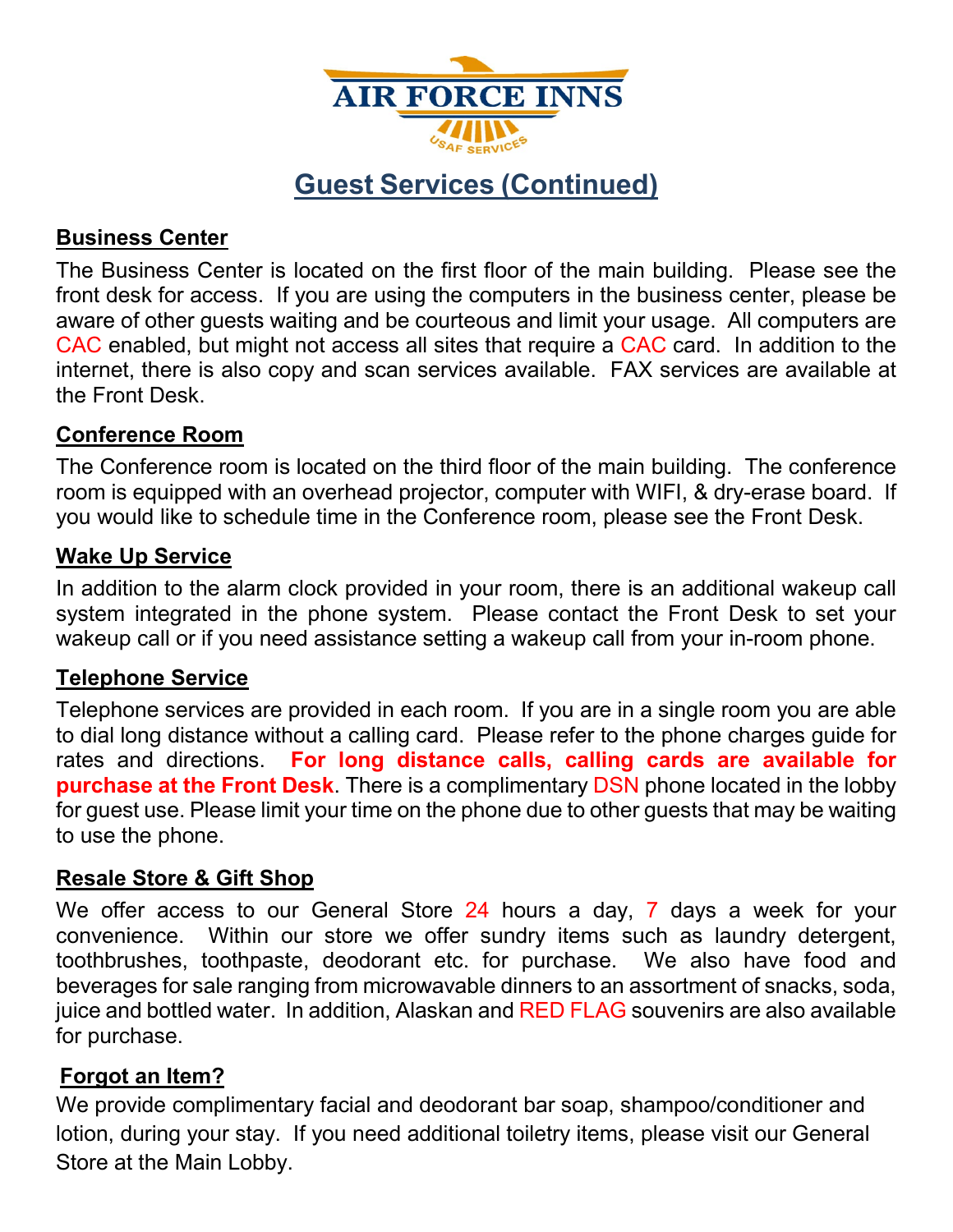

**Guest Room Information**

Check-in time: 1400 Check-out time: 1100

## **Room Number**

Your room number is the 4 digit number written on the key sleeve upon check in. All standard rooms and **TLF residents must call the Front Desk at 377-1844 to be transferred to another room.**

# **Building Addresses**

**ONLY TO BE USED FOR FOOD DELIVERIES, NOT MAIL.** Please see Postal Information for mailing addresses. All food deliveries will be picked up at the Front Desk

Room # begins with a 1 – Single-Occupancy room: 540 North Street

# **Rooms Method of Payments**

The following forms of payment are accepted

- Visa and Master Card
- Government Travel Cards (GTC): only for guests on official travel
- Cash and personal check

Credit card number is kept on file and may be used to pay for incidentals such as long distance phone charges, damages and other charges.

Personal checks must contain the following:

- Preprinted name and correct address
- Home and duty phone numbers
- Squadron name and rank of the military member

A fee is charged on all returned checks, and the guest's name will be placed on the Returned Check List resulting in suspension of check privileges.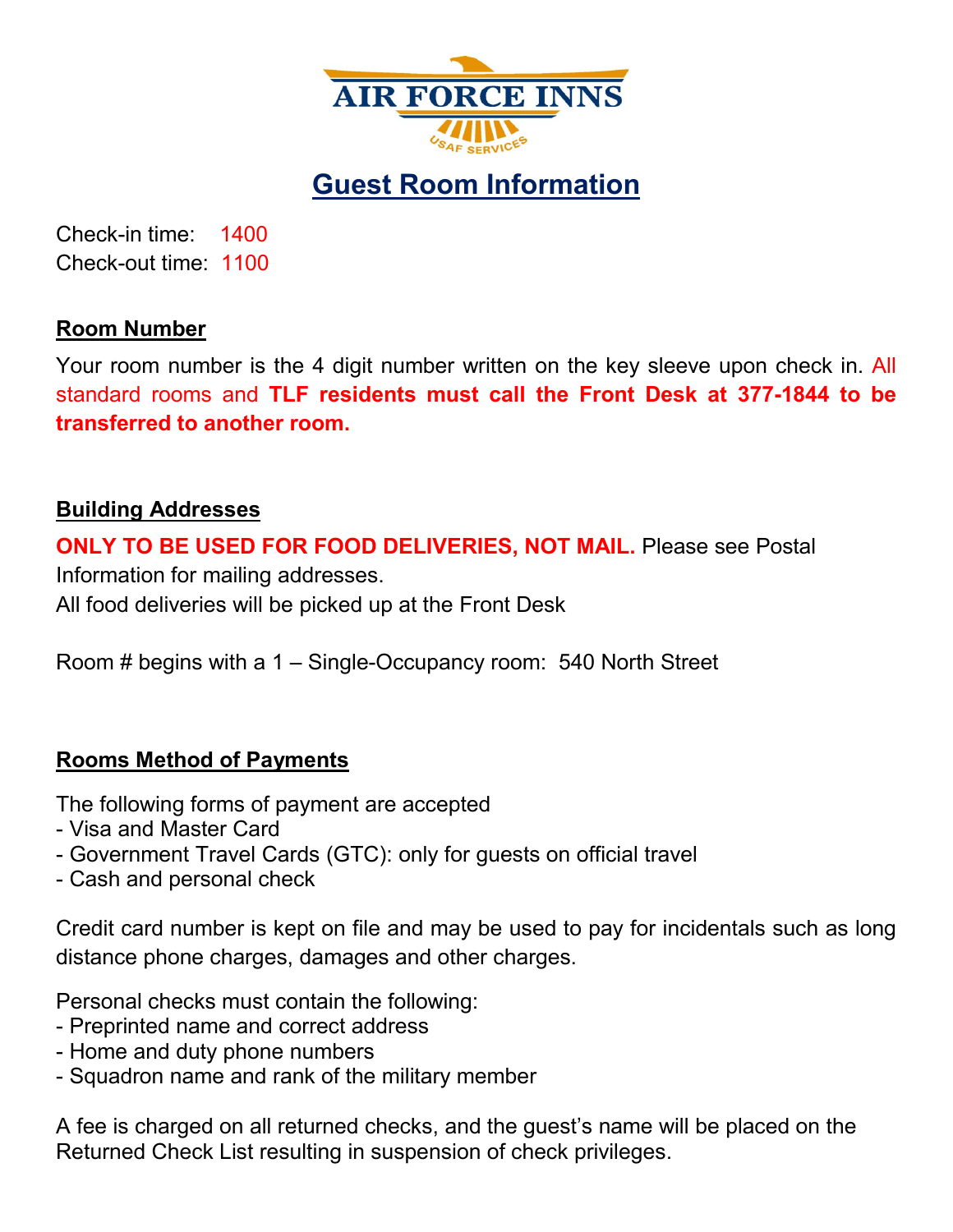

# **Housekeeping Services**

Housekeeping services are provided seven days a week between 0900 and 1700

# **NOTE: Housekeeping WILL NOT handle guest's personal items**

# **Light Service**

A Light Service is done on a daily basis to include the following; Bed made, waste baskets emptied of trash, restock of amenities, replacement of used towels and bathmats, toilet and sink cleaned as needed and floors vacuumed or mopped as needed.

## **Full Service**

A Full Service is done on every  $7<sup>th</sup>$  day of your stay. A Full Service includes all Light Service requirements plus; shower/tub and curtain, bathroom vanity and mirror, dusting, furniture polished, refrigerator, microwave, and new bed linens.

# **Do Not Disturb' Notice**

If you have a 'Do Not Disturb' sign on your door, you will not receive housekeeping services

**NOTE**: Housekeeping is required to enter and service a room every 3 days, regardless of a 'Do Not Disturb' sign. **Exception: Housekeeping or lodging management will enter Pet TLFs daily** (AFI 34-135, para 1.5.3 & 1.6.2)

**Additional Items Needed** If you run out of items such as toiletries or need new towels or linens, you may contact the Front Desk to have housekeeping bring them to you during working hours. After hours these items may be picked up at the Front Desk.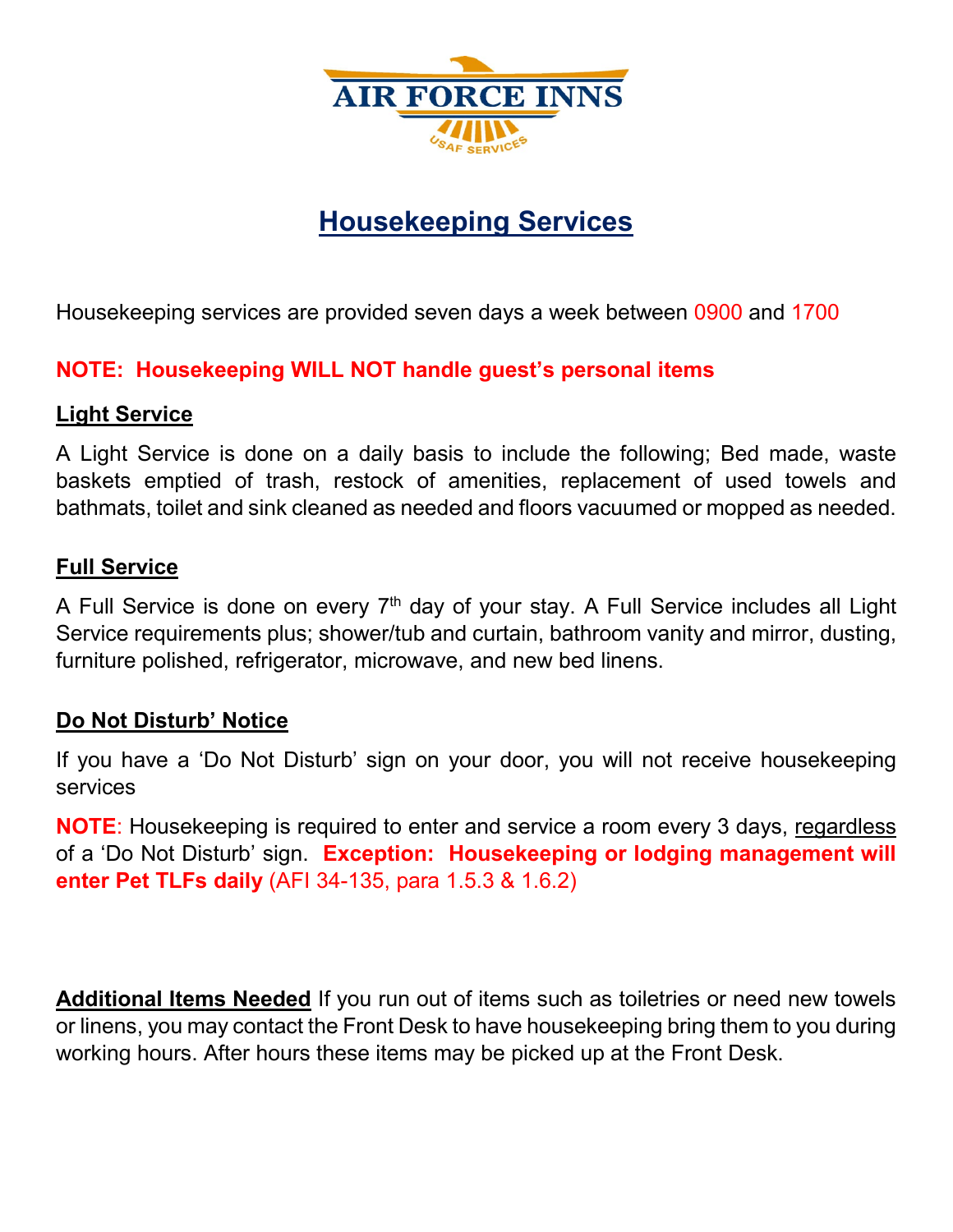

# **Pet Policy, Kennel & Postal Information**

#### **Pet Policy**

Pets are only permitted in approved pet quarters. Pets are not allowed in any pet restricted room or on the premises of the Goldrush Inn at any time. The policy includes all pets of any type and is enforced at all times. EXCEPTION: Service animals are excluded from the above pet restrictions and are not charged a daily pet fee **(AFI 34- 135, para 1.6). Guests with Military Working Dogs ARE NOT exempt from paying the daily pet fee** (AFI 34-135, para 1.19.5.1). Failure to comply with this policy may result in a cleaning of up to \$150.00 plus damages that may occur during occupancy.

## **The following is a list of local kennels and their contact information.**

#### **Kennel Information**

| <b>Kennel Name</b>                  | <b>Address</b>     | City, State    | Phone#           |
|-------------------------------------|--------------------|----------------|------------------|
| <b>Golden Heart Boarding</b>        | 2928 Plack Rd      | North Pole, AK | $(907)$ 488-6866 |
| Raitto Kennels@gmail.com            | 30 Old Rich HWY    | Salcha, AK     | (907) 488-2167   |
| <b>Noah's Ark Boarding/Grooming</b> | 2702 Peger Rd      | Fairbanks, AK  | (907) 479-2800   |
| <b>Holy Dog Pet Boarding</b>        | 1221 Ferberite Crt | Fairbanks, AK  | (907) 455-6414   |
| <b>Chena Rivers Kennel</b>          | 481 Nordale Rd     | Fairbanks, AK  | (907) 490-6740   |
| ABC K9                              | 3580 Van Horn      | Fairbanks, AK  | (907) 479-4930   |
| <b>Animal House Vet Hospital</b>    | 2702 Peger Rd      | Fairbanks, AK  | (907) 479-2800   |

#### **Postal & Mail Information**

To ensure you receive your mail or packages in a timely manner, use the appropriate address listed below. Guest mail CANNOT be delivered directly to the Goldrush Inn.

> PCS IN Name/Rank (365 Kodiak St. Stop 2000 Eielson AFB 99702) TDY IN Name/Rank (365 Kodiak St. Stop 5000 Eielson AFB 99702)

Guest is responsible for retrieving personal mail from the Eielson AFB Post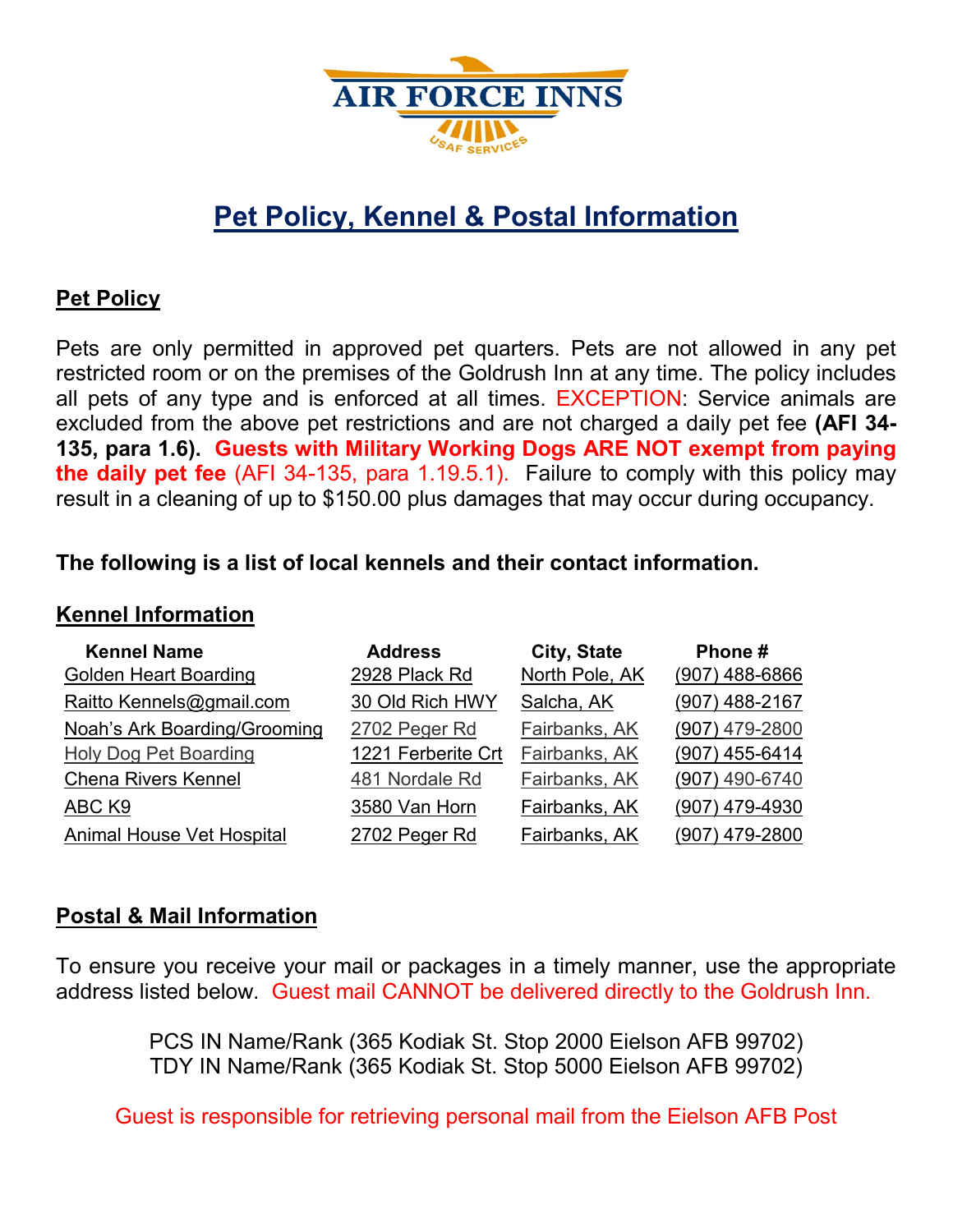

**Telephone/WIFI Instructions for Eielson House Business Suites**

# **WIFI Network Names:**

**Eielson House Suite 0001: Fairbanks Eielson House Suite 0002: Alaska Eielson House Suite 0003: Denali Eielson House Suite 0004: Chena Eielson House Suite 0005: Yukon Eielson House Suite 0006: Tanana** 

# **Wireless Internet Access**

All standard rooms and TLFs have routers hooked up to obtain WIFI access. WIFI user will be labeled goldrush 1-240. Select one username and enter Password: afeielson to access the WIFI.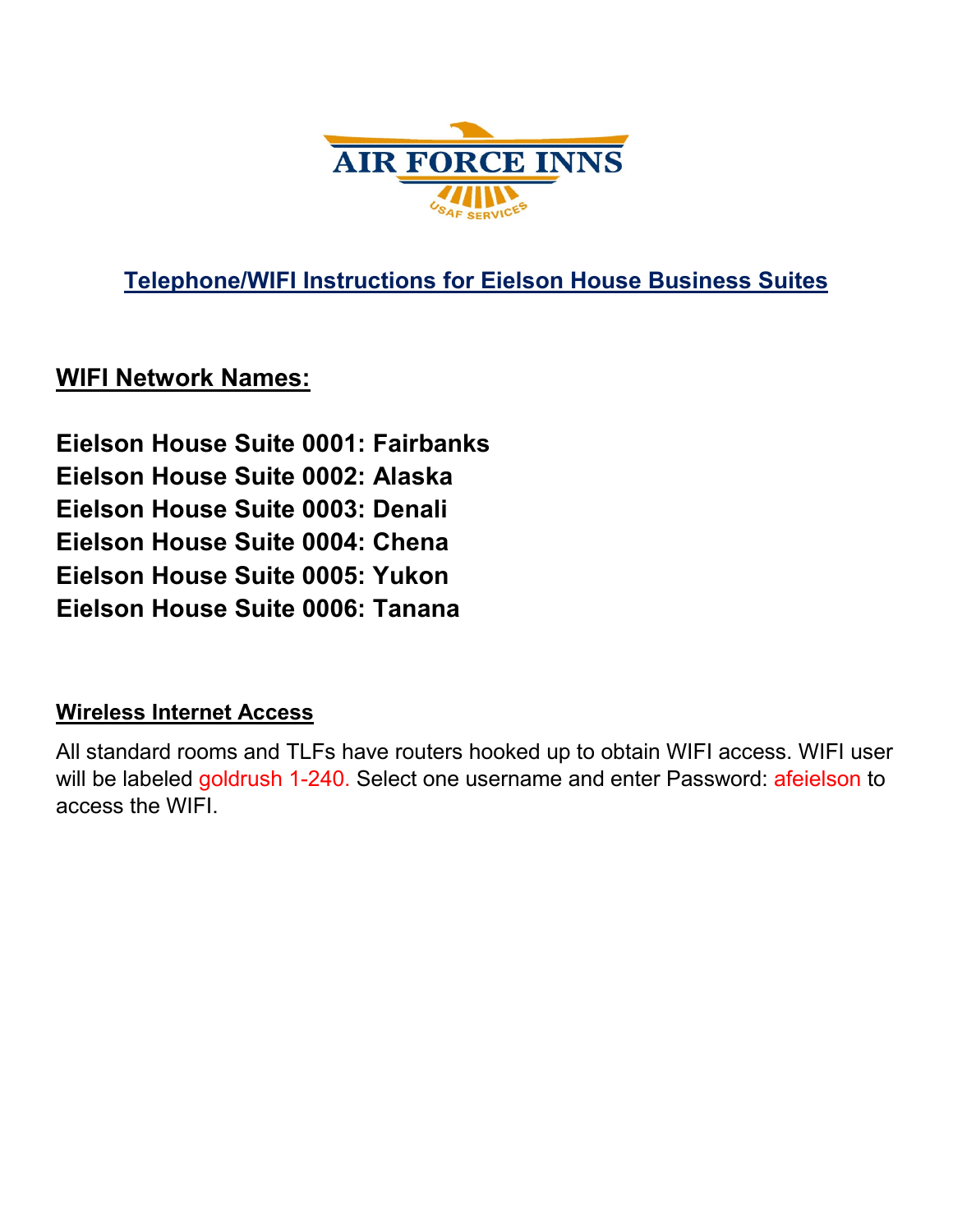

# **Eielson House 0001 – Fairbanks:**

# **Telephone Instructions:**

LINE 1—LODGING SWITCH Your telephone number is 907-377-9991

LINE 2 – Class A Your telephone number is 907-377-9991

**To Receive Calls:**  Commercial—907-377-9991 / DSN—317-377-9991

# **Eielson House 0002 – Alaska:**

**Telephone Instructions:**  LINE 1—LODGING SWITCH Your telephone number is 907-377-9992

LINE 2 – Class A Your telephone number is 907-377-9992

**To Receive Calls:**  Commercial—907-377-9992 / DSN—317-377-9992

# **Eielson House 0003 – Denali:**

**Telephone Instructions:**  LINE 1—LODGING SWITCH Your telephone number is 907-377-9993

LINE 2 – Class A Your telephone number is 907-377-9993

**To Receive Calls:**  Commercial—907-377-9993 / DSN—317-377-9993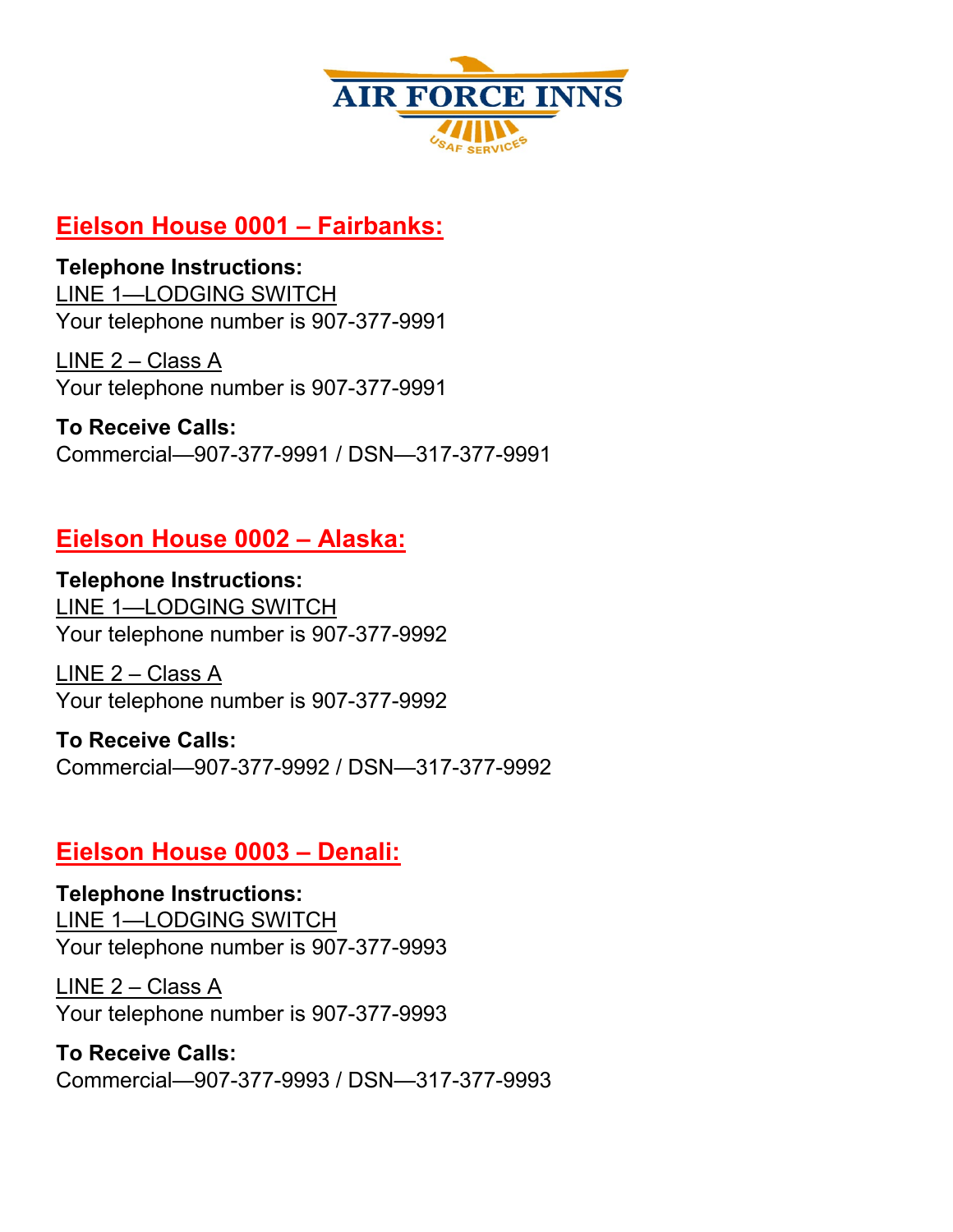

# **Eielson House 0004 – Chena:**

# **Telephone Instructions:**

LINE 1—LODGING SWITCH Your telephone number is 907-377-9994

LINE 2 – Class A Your telephone number is 907-377-9994

**To Receive Calls:**  Commercial—907-377-9994 / DSN—317-377-9994

# **Eielson House 0005 – Yukon:**

**Telephone Instructions:**  LINE 1—LODGING SWITCH Your telephone number is 907-377-9995

LINE 2 – Class A Your telephone number is 907-377-9995

**To Receive Calls:**  Commercial—907-377-9995 / DSN—317-377-9995

# **Eielson House 0006 – Tanana:**

**Telephone Instructions:**  LINE 1—LODGING SWITCH Your telephone number is 907-377-9996

LINE 2 – Class A Your telephone number is 907-377-9996

**To Receive Calls:**  Commercial—907-377-9996 / DSN—317-377-9996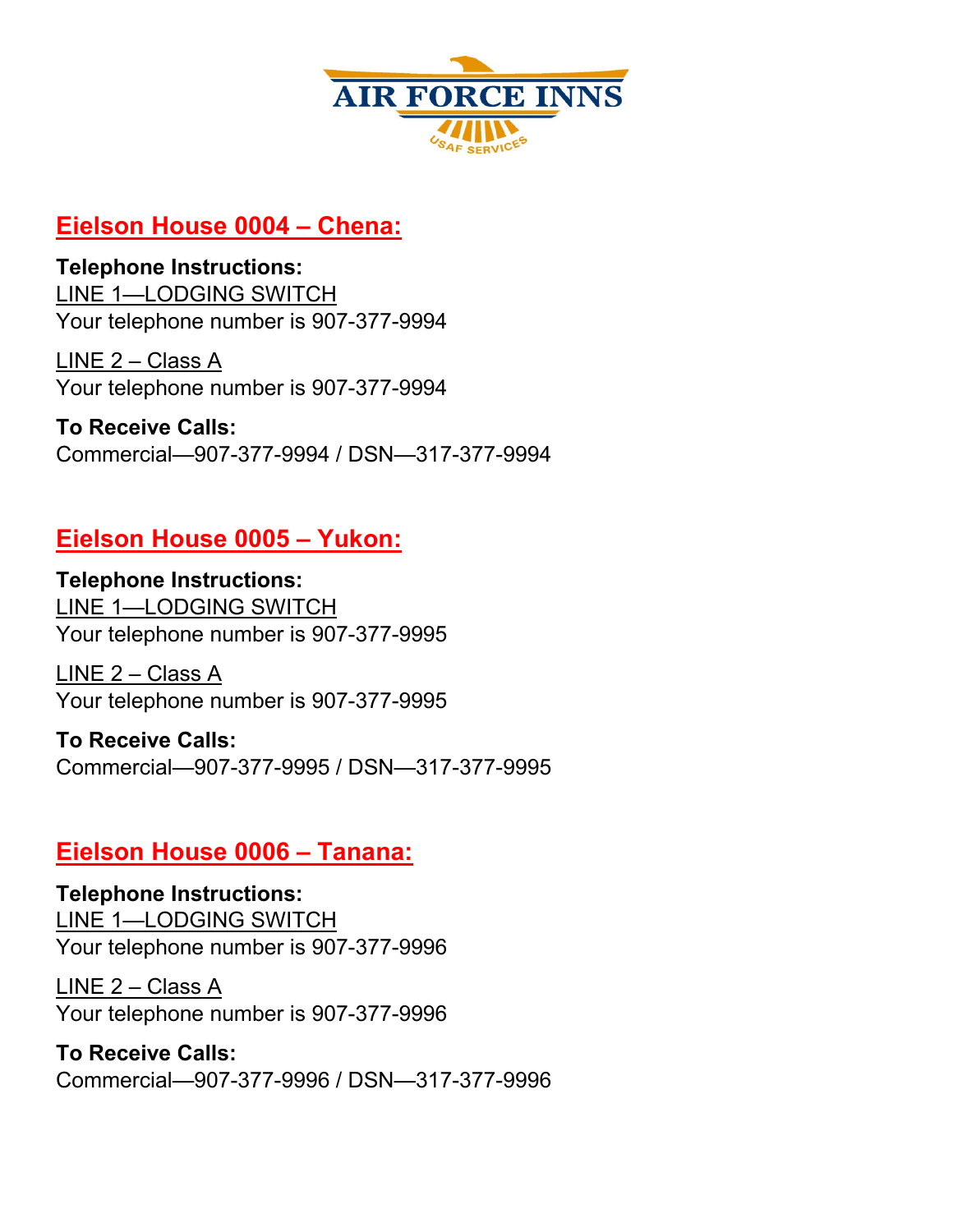

# **General Telephone Instructions for All Eielson House Business Suites**

# **Placing Local Calls on Line 1:**

Front Desk—377-1844 Room to Room 377-1844 + room number (Main Lodging) Off Base Local Calls—99 + Phone Number (Fairbanks and North Pole)

## **Placing Local Calls on Line 2:**

Operator Assistance—0 On Base 377-XXXX Base Commercial—99+372-XXXX Off Base—99+XXX-XXXX

EMERGENCY— 911 (Identify that you are calling from Eielson)

#### **Other Eielson House Suites**

| Fairbanks: 377-9991 |          | Alaska: 377-9992 |
|---------------------|----------|------------------|
| Denali:             | 377-9993 | Chena: 377-9994  |
| Yukon:              | 377-9995 | Tanana: 377-9996 |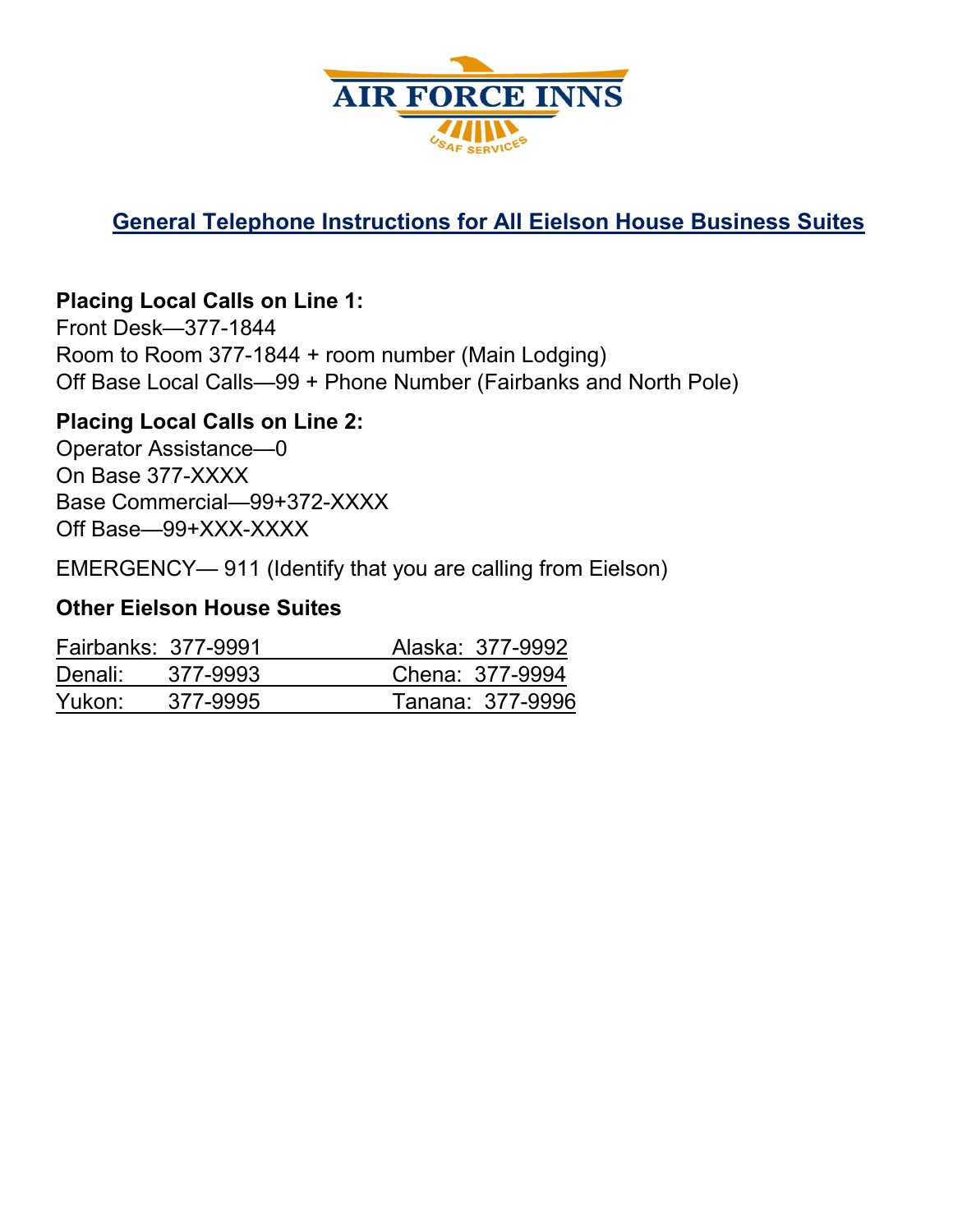

# **Base Directory**

| <b>Facility:</b>         | <b>Phone</b> #  |
|--------------------------|-----------------|
| <u> Arctic Survival </u> | <u>377-3250</u> |
| <u>Base Operator</u>     | 377-1110        |
| Base Ops                 | 377-1861        |
| <u>Base Trans</u>        | 377-1843        |
| ВX                       | 372-1640        |
| <b>CE Emergency</b>      | 377-2100        |
| <u>Chapel</u>            | 377-2130        |
| <u>Clinic</u>            | 377-1847        |
| Command Post             | 377-1500        |
| <u>Commissary</u>        | 377-5134        |
| Dorm Manager             | 377-2727        |
| JMC                      | 377-3213        |
| <u> Law Enforcement</u>  | 377-5130        |
| Main Gate                | 377-5263        |
| <b>PAX Terminal</b>      | 377-1250/1854   |
| <b>Postal Center</b>     | 377-1841        |
| Protocol                 | 377-7686        |
| Red Flag                 | 377-4243        |
| <b>SATO Travel</b>       | 3773145         |
| <b>Shoppette</b>         | 372-1231        |
| TMO                      | 377-1848        |
| Visitor Center           | 377-3807        |

# **Alaska Military Base & Lodging Directory**

To be connected to Base Operator or Lodging Front Desk

| <b>Installation</b>    | Base<br>Phone #   | Lodging<br>Phone # | <b>Installation</b>               | Base<br>Phone #   | Lodging<br>Phone # |
|------------------------|-------------------|--------------------|-----------------------------------|-------------------|--------------------|
| Eielson AFB            | 377-1110 377-1844 |                    | Elmendorf AFB                     | 552-1110 552-2454 |                    |
| <b>Fort Richardson</b> |                   |                    | 384-1110 384-0436 Fort Wainwright | 353-1110 353-3800 |                    |
| <b>Fort Greely</b>     | 873-7380 590-7947 |                    |                                   |                   |                    |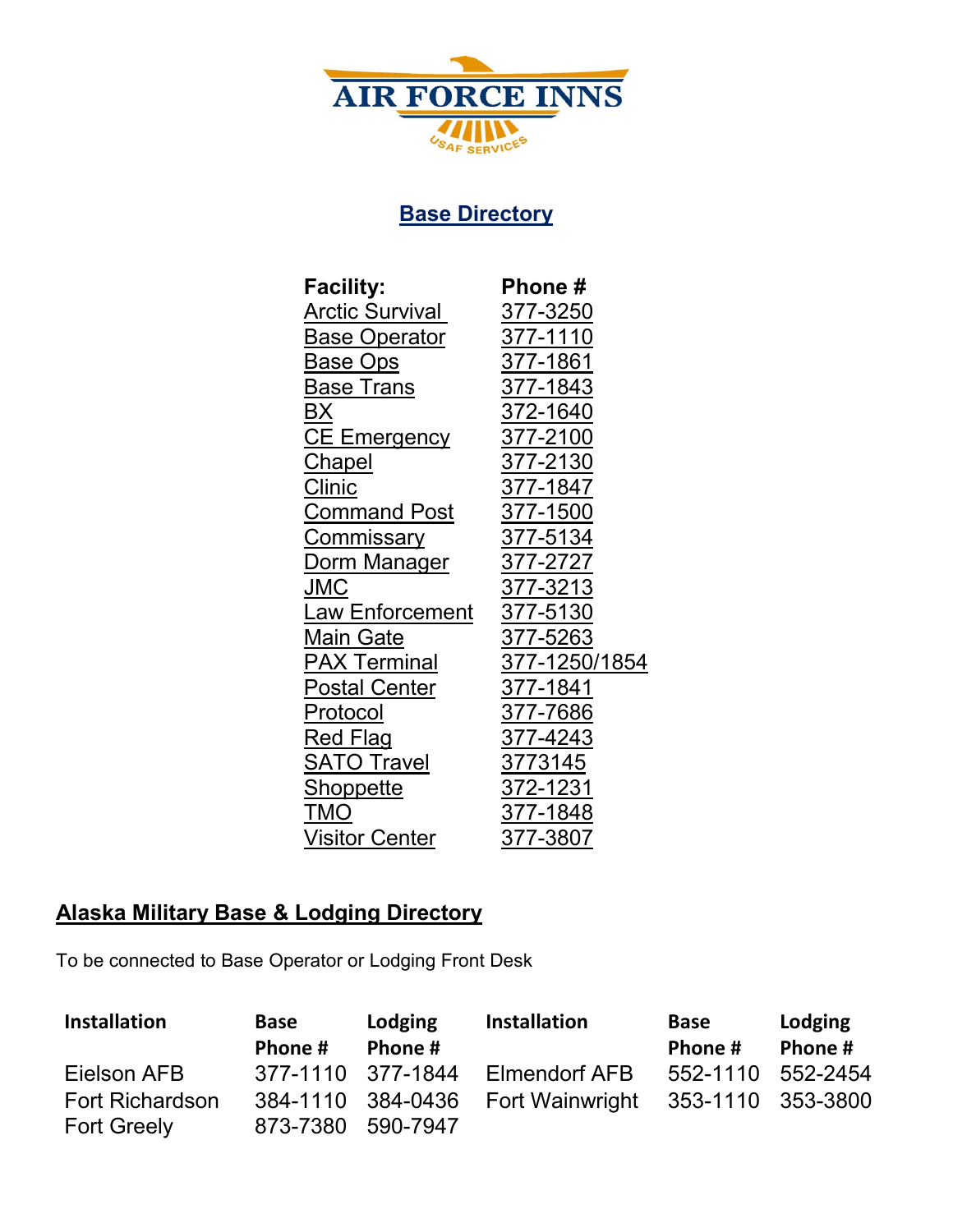

# **Emergency Facilities with Driving Directions**

# **NO EMERGENCY ROOM SERVICES AT EIELSON AFB!**

| <b>Emergency</b>       | <b>Dial 911</b> |
|------------------------|-----------------|
| <b>Security Forces</b> | 377-5130        |

## **Security Forces**

354<sup>th</sup> Security Forces 451 Division Street Eielson AFB, AK 99705 Main: 377-5130

Driving Directions From 540 North Street (Front Desk) Start out going WEST on NORTH ST toward FLIGHTLINE. Turn LEFT onto FLIGHTLINE. Turn LEFT onto BROADWAY. Turn RIGHT onto DIVISION. 451 DIVISION ST is on the LEFT, before stop sign.

#### **On Base Medical**

Eielson Base Medical Clinic 2630 Central Avenue Eielson AFB, AK 99705 Main: 377-1847

Driving Directions From 540 North Street (Front Desk) Start out going WEST on NORTH ST toward FLIGHTLINE. Turn LEFT onto FLIGHTLINE. Turn LEFT onto BROADWAY. Turn RIGHT onto CENTRAL. 2630 CENTRAL AVE is on the LEFT, After the Arctic Survival School building.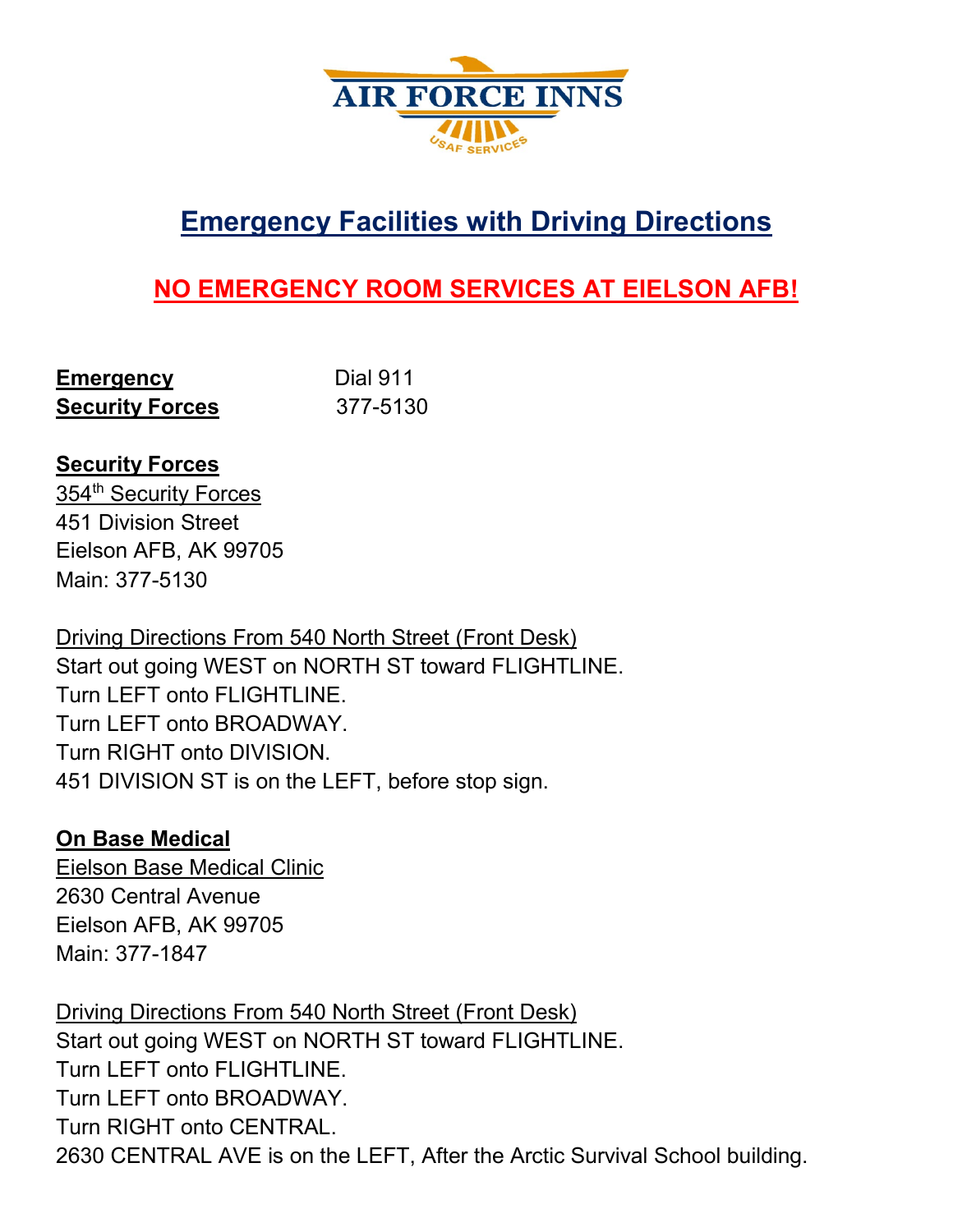

# **Emergency Facilities with Driving Directions (Continued)**

# **Emergency Dial 911**

# **Off Base Medical**

## **Bassett Medical Clinic**

1060 Gaffney Road Fort Wainwright, AK 99703 Main: 361-5172 Emergency Room: 361-5143

Driving Directions From Eielson AFB Hersey Gate (main gate) Start out going NORTHWEST on RICHARDSON HWY / AK-2 N / I-A2 N towards Fairbanks. Go 22 Miles. Turn RIGHT onto AIRPORT WAY. Enter Fort Wainwright. Turn SLIGHT RIGHT onto GAFFNEY RD. Pass through 1 roundabout. 1060 GAFFNEY RD is on the RIGHT.

#### **Fairbanks Memorial Hospital**

1650 Cowles Street Fairbanks, AK 99701 Main: 452-8181 Emergency Room: 458-5555

Driving Directions From Eielson AFB Hersey Gate (main gate)

Start out going NORTHWEST on RICHARDSON HWY / AK-2 N / I-A2 N towards Fairbanks. Go 20 Miles.

Merge onto AK-3 S / ROBERT MITCHELL EXPY / I-A3 S toward NENANA / DENALI PARK.

Turn RIGHT onto LATHROP ST.

LATHROP ST becomes W COWLES ST.

[1600-1651] W COWLES ST. Your destination is 0.2 miles past 19TH AVE.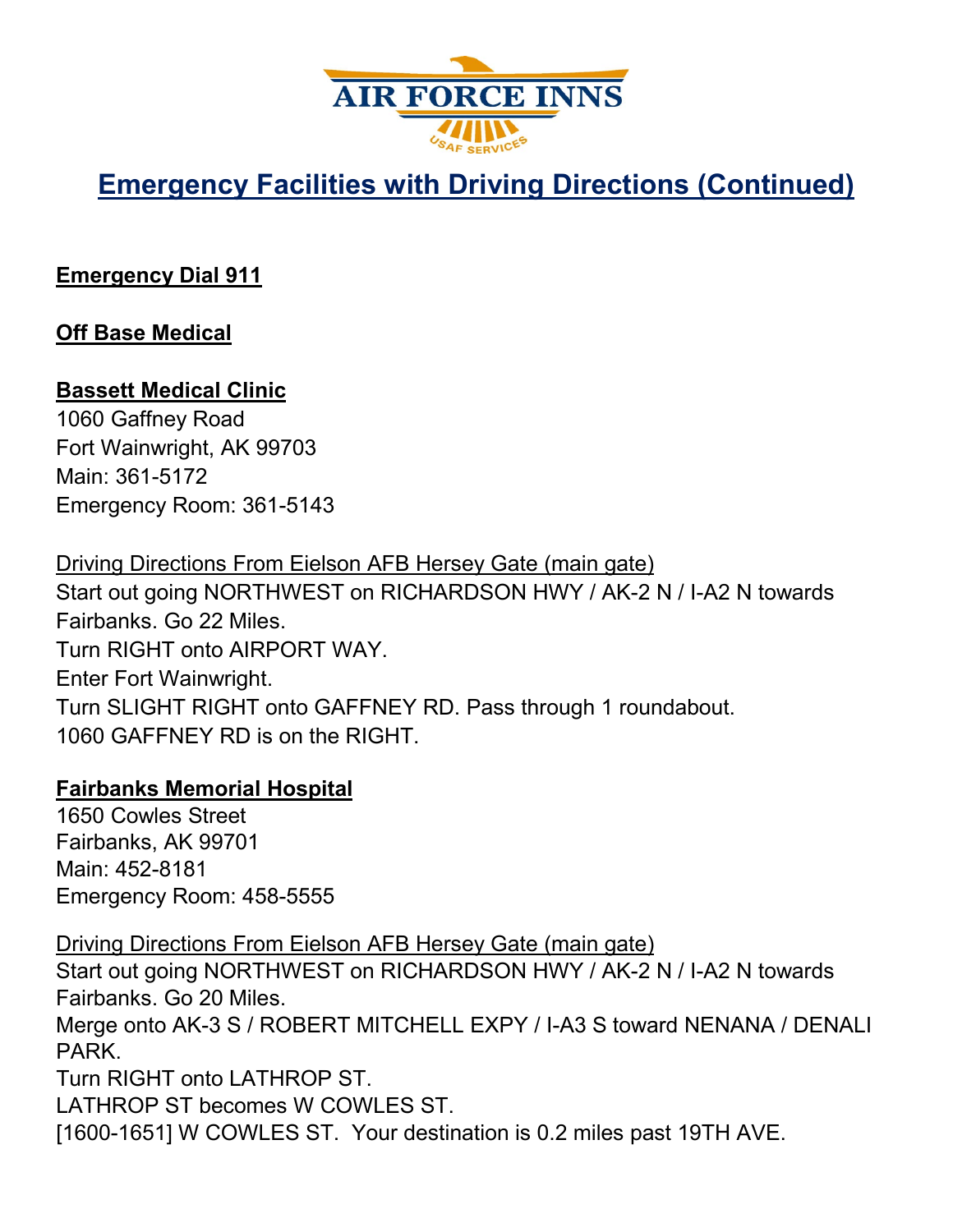

# **Off Base Dining, North Pole**

**(See Front Desk for select Menus)**

| <b>Facility</b>     | <b>Location/Address</b>   | <b>City</b>       | Phone#           |
|---------------------|---------------------------|-------------------|------------------|
|                     |                           |                   |                  |
| Pizza Hut*          | 257 N. Santa Claus Lane   | <b>North Pole</b> | $(907)$ 456-5656 |
| Subway              | 227 N. Santa Claus Lane   | <b>North Pole</b> | (907) 488-7444   |
| <b>Thai Cuisine</b> | 537 St Nicholas Drive, #A | <b>North Pole</b> | $(907)$ 488-8260 |
| The Elf's Den       | 2556 Mistletoe Drive      | <b>North Pole</b> | $(907)$ 488-3268 |
| Fire Wok*           | 249 N. Santa Claus Lane   | <b>North Pole</b> | $(907)$ 488-8883 |
| Pagoda*             | 431 N. Santa Claus Lane   | <b>North Pole</b> | $(907)$ 488-3338 |
| Wendy's             | 33 St Nicholas Drive      | <b>North Pole</b> | $(907)$ 488-3502 |
| McDonald's          | 352 N. Santa Claus Lane   | <b>North Pole</b> | $(907)$ 488-7779 |
| Taco Bell           | 209 N. Santa Claus Lane   | <b>North Pole</b> | (907) 490-5990   |

**\*Call for Delivery Options**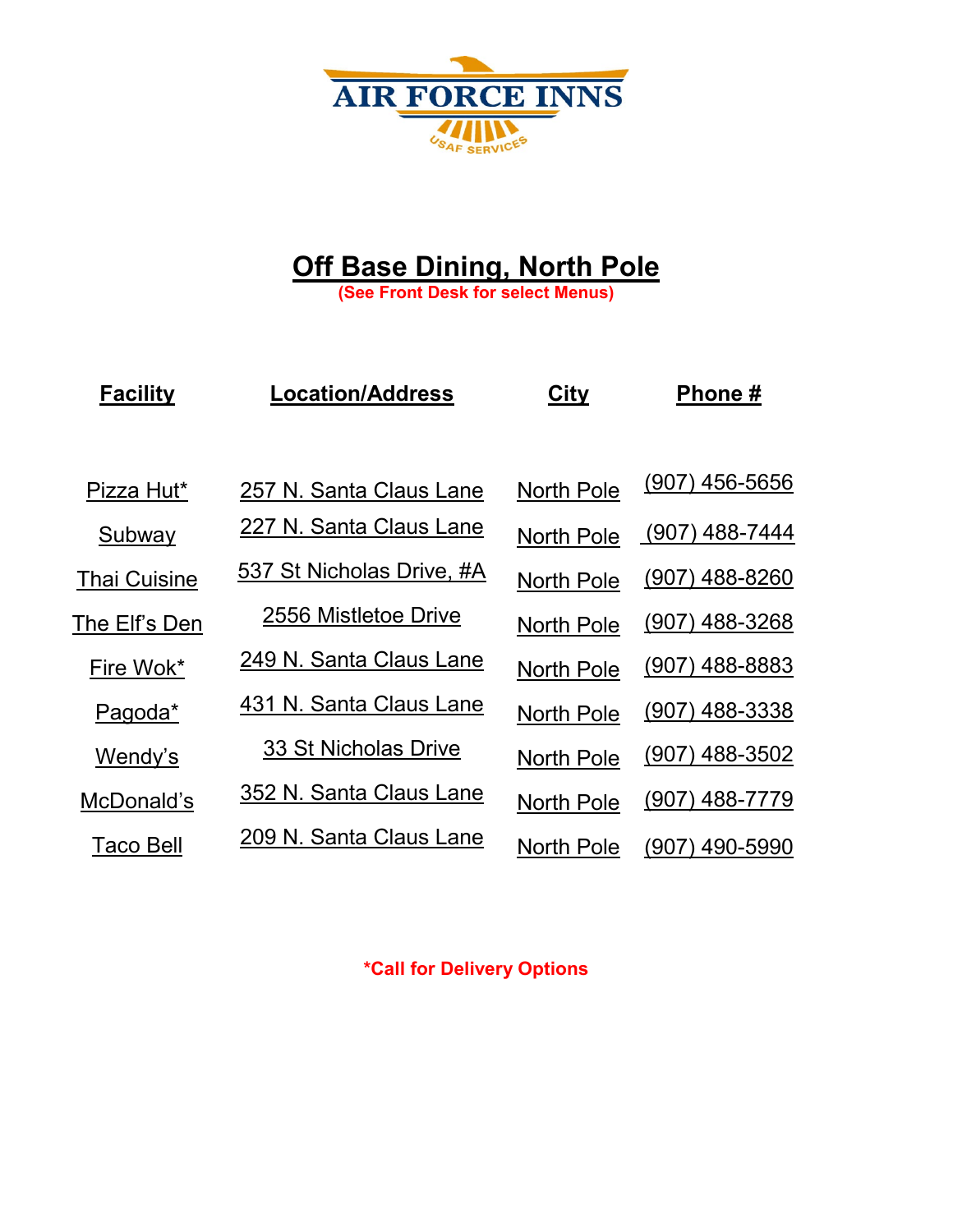

# **Off Base Dining, Fairbanks**

| <b>Facility</b>                        | <b>Location/Address</b>    | <b>City</b>      | Phone #                  |
|----------------------------------------|----------------------------|------------------|--------------------------|
| Lin's Asian Bistro                     | 1900 Airport Way           |                  | Fairbanks (907) 479-8866 |
| Geraldo's Italian<br><b>Restaurant</b> | 701 College Road           |                  | Fairbanks (907) 452-2299 |
| Pike's Landing                         | 4438 Airport Way           |                  | Fairbanks (907) 479-6500 |
| The Pump House                         | 796 Chena Pump Rd          |                  | Fairbanks (907) 479-8452 |
| The Cookie Jar                         | 1006 Cadillac Court        |                  | Fairbanks (907) 479-8319 |
| <b>Banks Ale House</b>                 | 1243 Old Steese Hwy        |                  | Fairbanks (907) 374-3265 |
|                                        |                            |                  |                          |
| The Turtle Club                        | 2098 Old Steese Hwy N      | Fox              | $(907)$ 457-3883         |
| The Chowder House                      | 206 3 <sup>rd</sup> Avenue | <b>Fairbanks</b> | $(907)$ 452-2882         |
| <b>Big Daddy's BBQ</b>                 | 107 Wickersham St          |                  | Fairbanks (907) 452-2501 |
| Round Up<br><b>Steakhouse</b>          | 2701 S Cushman St          |                  | Fairbanks (907) 479-3663 |
| Brewster's                             | 354 Old Steese Hwy         | Fairbanks        | (907) 374-9663           |
| <b>Seoul Gate</b>                      | 958 Cowles St. Ste 162     |                  | Fairbanks (907) 456-2060 |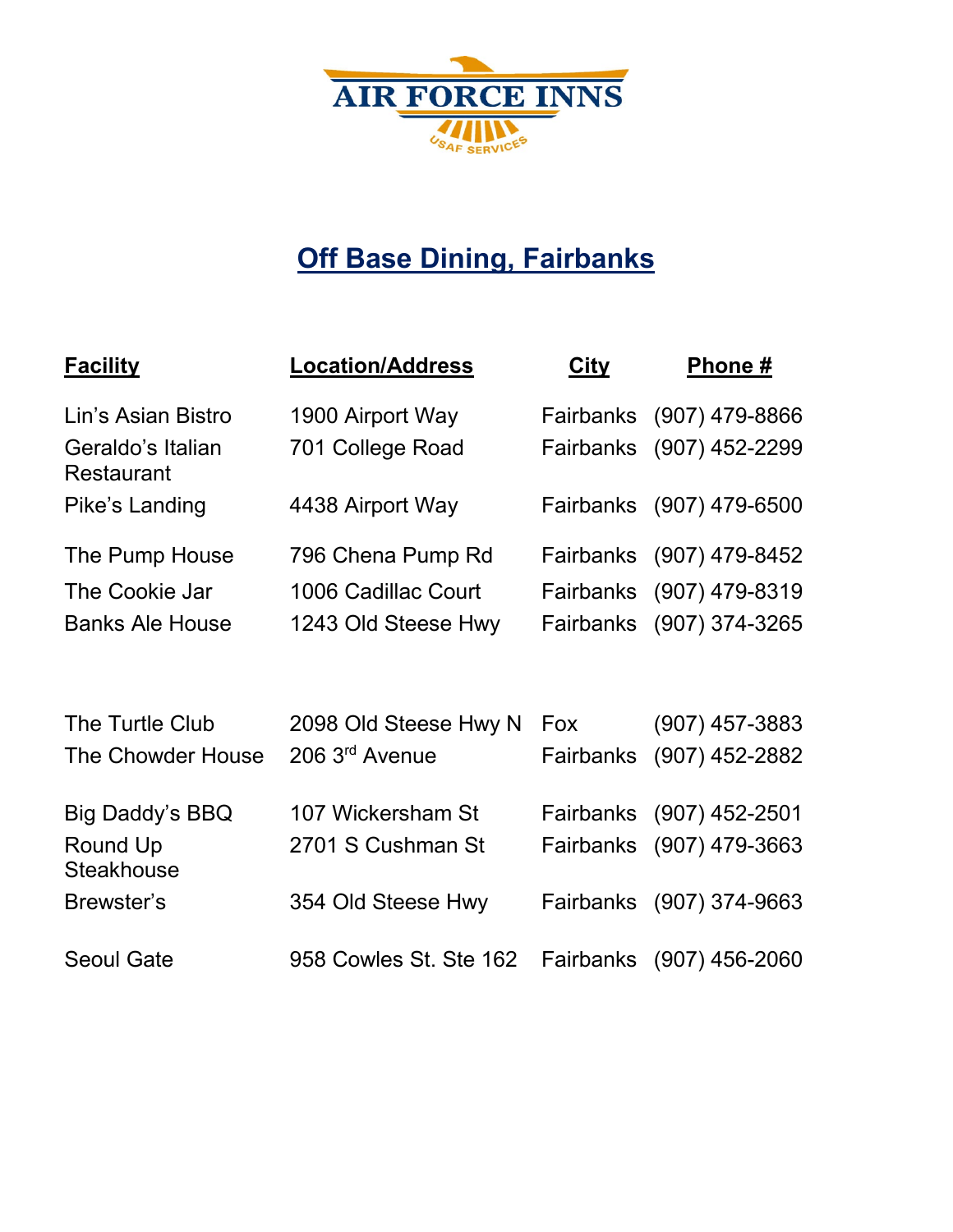

#### **EIELSON AFB FSS, AAFES, COMMISSARY & SCHOOL FACILITIES**

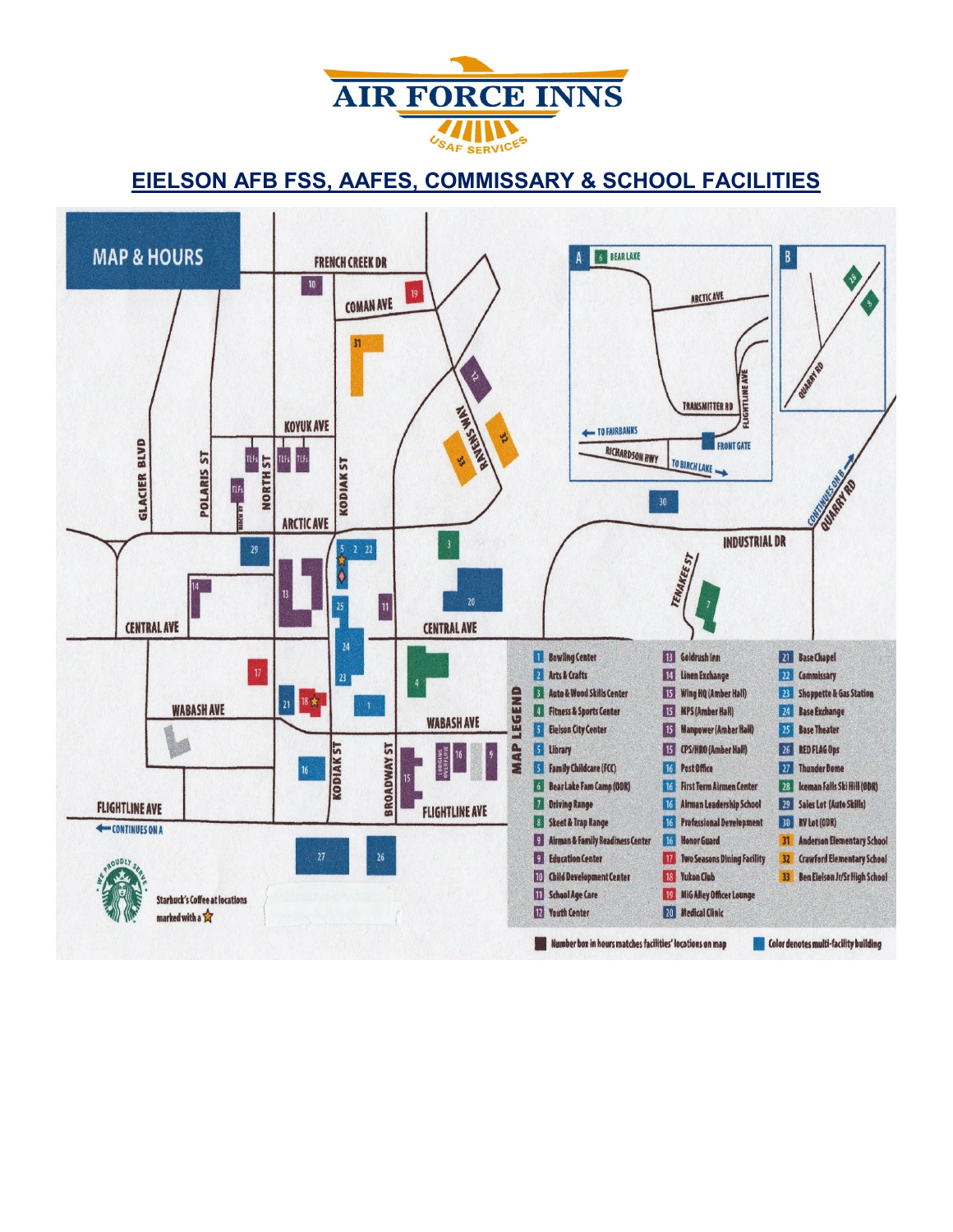

# **TV Channel Guide**

#### **(Subject to change)**

#### **View CATV channel guide for most current lineup**

- 17 C-SPAN2 49 Disney Channel 20 QVC 50 Nickelodeon 21 HSN 51 ABC Family 23 Lifetime 55 TLC 24 WE 56 Discovery Channel 25 SOAPnet 57 Travel Channel 26 Style 58 History Channel 27 E! 59 A&E 28 USA 60 HGTV 29 Tru TV 61 Food Network 30 TBS 65 CNBC
- 1 GCI Channel 31 TNT 66 MSNBC 2 KATN/ABC – Fairbanks 32 FX 67 FOX News Channel 3 CW 34 ESPN 68 CNN 4 KJNP / Independent 35 ESPN2 69 Headline News 5 Commander's Channel 36 Root Sports 70 Pentagon Channel 6 U of Alaska Public Health 37 NFL Channel 71 Weather Channel 7 KFXF/Fox – Fairbanks 38 Spike TV 74 Fuse 8 WGN 39 Versus 75 CMT 9 Alaska One/PBS – Fbx 40 Outdoor Channel 76 MTV 10 KDMD/Independent – 41 Speed 77 VH-1 Anchorage 42 Lifetime Movie Network 80 Oxygen 11 KTVF/NBC – Fairbanks 43 AMC 81 Comedy Central 12 Community Channel 44 Turner Classic Movies 82 Syfy 13 K13XD/CBS – Fbx 45 TV Land 83 Bravo 14 NSB School District 46 Cartoon Network 84 BET 15 360 North 47 Animal Planet 86 Telemundo Alaska 16 C-SPAN 48 Disney XD 429 Flix 22 ShopNBC 54 National Geographic
	-